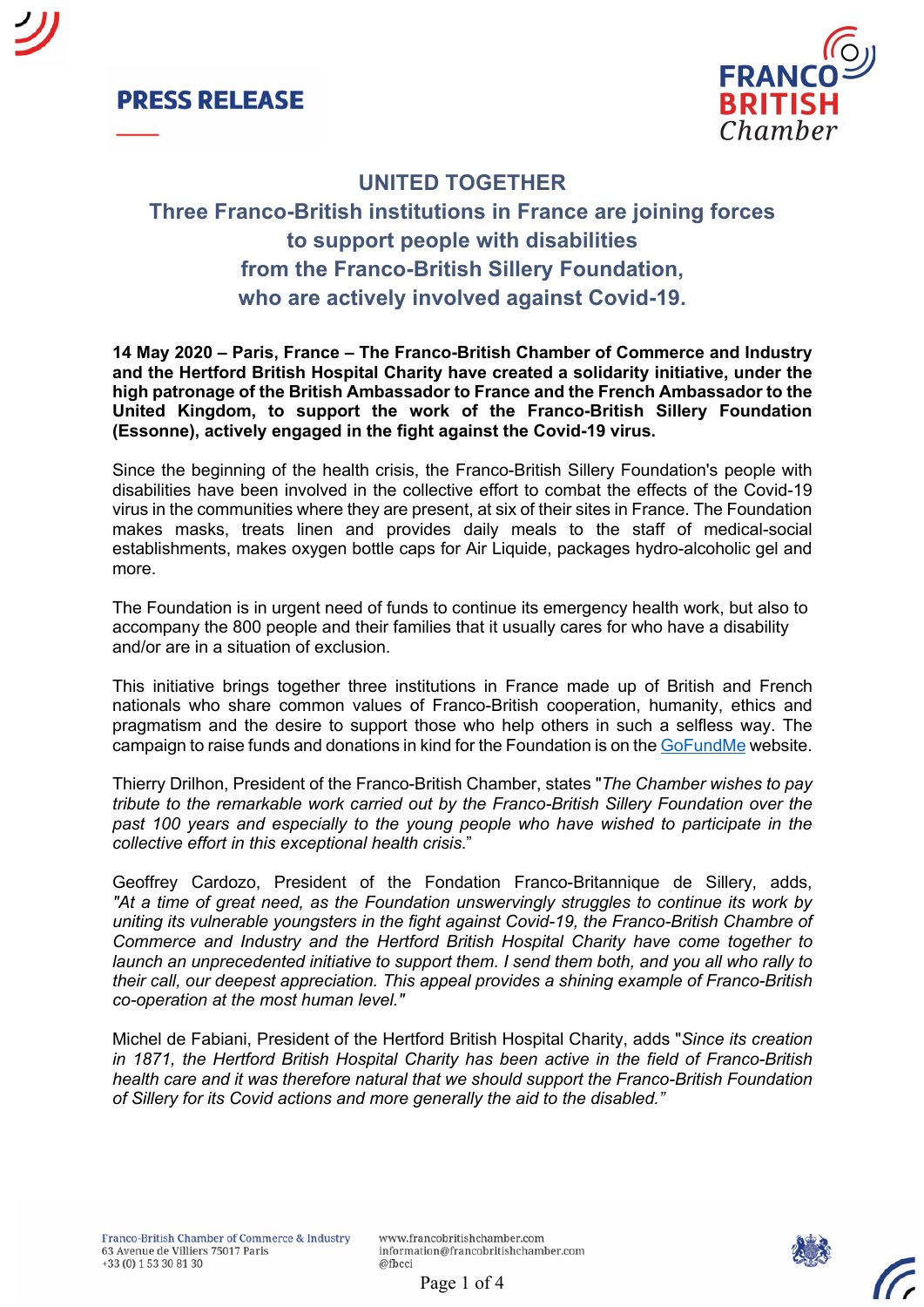

www.gofundme.com



www.francobritishchamber.com www.ffbs-sillery.com https://www.british-hospital.org/en/

## **Actions and needs of the Fondation Franco-Britannique de Sillery**

### **As part of the effort to combat Covid-19, the Foundation :**

- makes its dormitories available to the Essonne First Aid Medical Units
- organizes and deploys the manufacture of masks
- makes the packaging for hydro-alcoholic gel
- produces oxygen cylinder caps for Air Liquide for intensive care units
- treats laundry for medical-social establishments particularly exposed to the virus
- provides 20 vehicles for the staff of medical-social establishments
- provides daily meals to retirement homes and medical-social institutions

- continues to provide distance and home-based education for youth and adults during their ongoing containment

- develops its market gardening production to supply vegetables to people in difficulty.

### **The Foundation is in urgent need of funds for :**

- personal protective equipment and meals for the mobile first-aid personnel currently based in its facilities

- computers and computer equipment for training staff to continue their work with 200 homebound trainees with disabilities.

- the acquisition of sewing machines and fabric for its volunteers who make masks

- protective clothing for the Foundation's staff who support and accompany the fragile population of elderly, handicapped and/or excluded people and the sick who depend on them on a daily basis

- digital teaching material for the 50 disabled people confined in its headquarters in Sillery itself

- reinforcement of its staff numbers and replacement of those affected by Covid-19, to ensure the continuity of all vital services and activities.